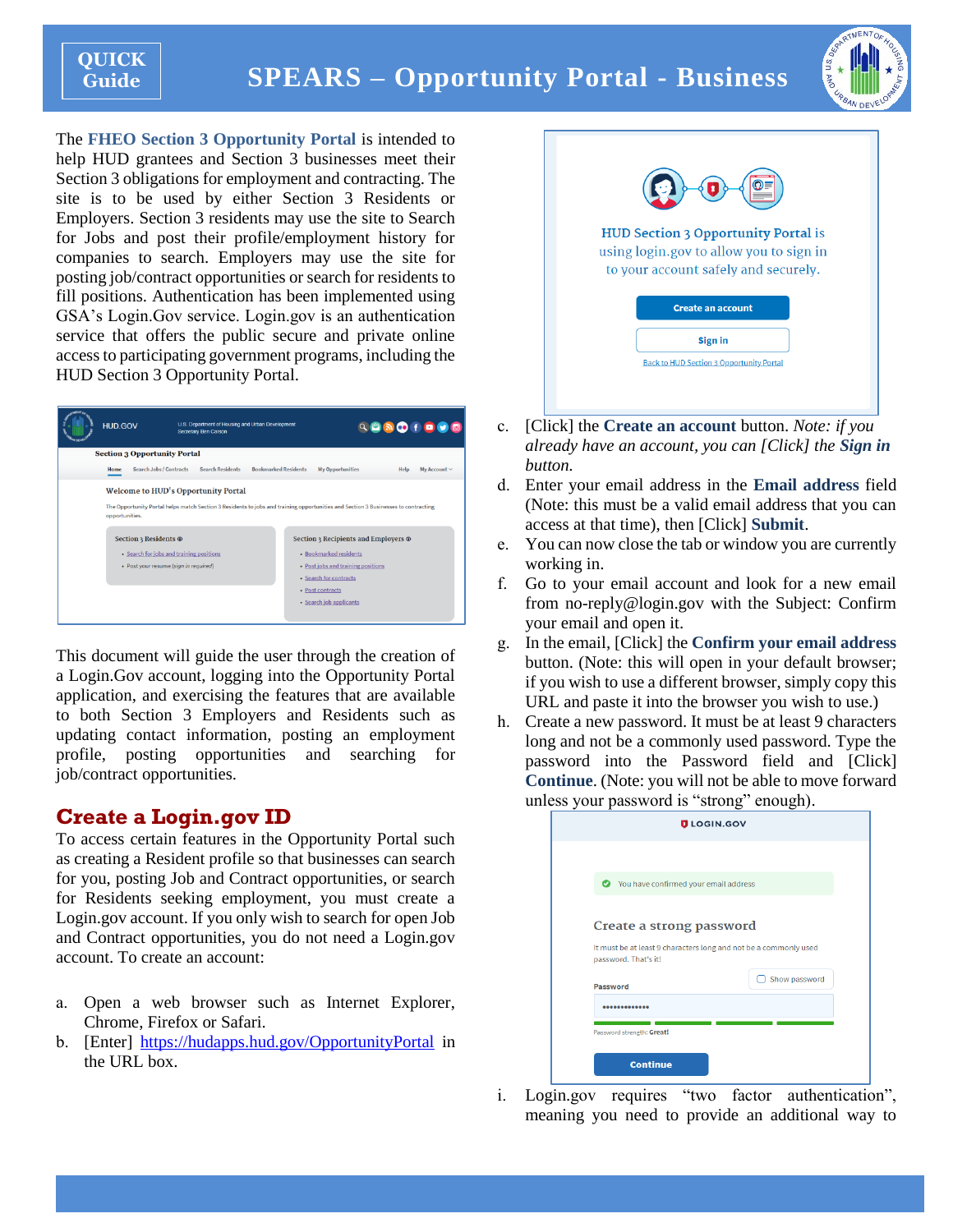prove you are the owner of your account when logging in (this adds an additional layer of security to your account). Choose one of the 3 options presented (the simplest is usually Text Message/SMS if you have a cell phone; otherwise, the next simplest is to get a phone call). Then [Click] the **Continue** button.

j. If you chose Text Message/SMS then enter your mobile phone number in the Mobile phone number field, then [Click] the **Send code button**.

| <b>ULOGIN.GOV</b>                                                                                                                      |  |  |  |  |
|----------------------------------------------------------------------------------------------------------------------------------------|--|--|--|--|
|                                                                                                                                        |  |  |  |  |
| Add a phone number                                                                                                                     |  |  |  |  |
| Every time you log in, we will send you a one-time security code via<br>text message or phone call. This helps safeguard your account. |  |  |  |  |
| <b>International code</b>                                                                                                              |  |  |  |  |
| <b>United States of America +1</b>                                                                                                     |  |  |  |  |
| please select "Phone call" below.                                                                                                      |  |  |  |  |
| How should we send you a code?                                                                                                         |  |  |  |  |
| <b>O</b> Text message (SMS)<br>Phone call                                                                                              |  |  |  |  |
| You can change this selection the next time you log in.                                                                                |  |  |  |  |
| <b>Send code</b>                                                                                                                       |  |  |  |  |
| «Cancel account creation                                                                                                               |  |  |  |  |

- k. If you chose Text Message/SMS then enter your security code that you received via text message/SMS in the One-time security code field, then [click] **Submit**. (Note: you must do this within 10 minutes of receiving the code, or you will need to generate a new one).
- l. Write down, print out, or take a screen shot of your personal key; you may need this to log in later to regain access to your account if you lose your phone, for example.
- m. [Click] **Continue**.

| out. | phone where we send your security code. Write it down or print it |                               |
|------|-------------------------------------------------------------------|-------------------------------|
|      |                                                                   |                               |
|      | .<br><b>Your personal key</b><br>$\sigma$                         |                               |
|      |                                                                   |                               |
|      | Generated on March 14, 2018                                       | <b>ULOGIN.GOV</b>             |
|      | Get another key                                                   | $\rightarrow$ Print this page |
|      | Why do I need to store my new key on paper?                       |                               |

- n. Type the personal key that you just saved in the field that appears. You do not need to enter dashes, just the numbers and letters from your key.
- o. [Click] **Continue**.

### **Log in with Login.gov**

To log in to the Section 3 Opportunity Portal, do the following.

- a. Once you have an account, you can go to <https://hudapps.hud.gov/OpportunityPortal> in your web browser, then [Click] the **Sign in** button.
- b. [Enter] your **Email Address** and **Password** that you used when signing up for Login.gov and [Click] **Next.**
- c. You will then be logged into the application and the Section 3 Opportunity Portal home page will appear.

# **Add Employer/Contractor Role, Add Contact Information**

Businesses must select one or more roles. One role gives the ability to add, edit, and delete Job and Contract opportunities. Another role gives the ability to search for Section 3 Residents seeking employment (this role must be approved by a HUD FHEO system administrator before being granted). When you log in for the first time, you will need to select a role. You can also get to this page by [Selecting] **My Account** from the upper menu and then [Selecting] **View Profile**.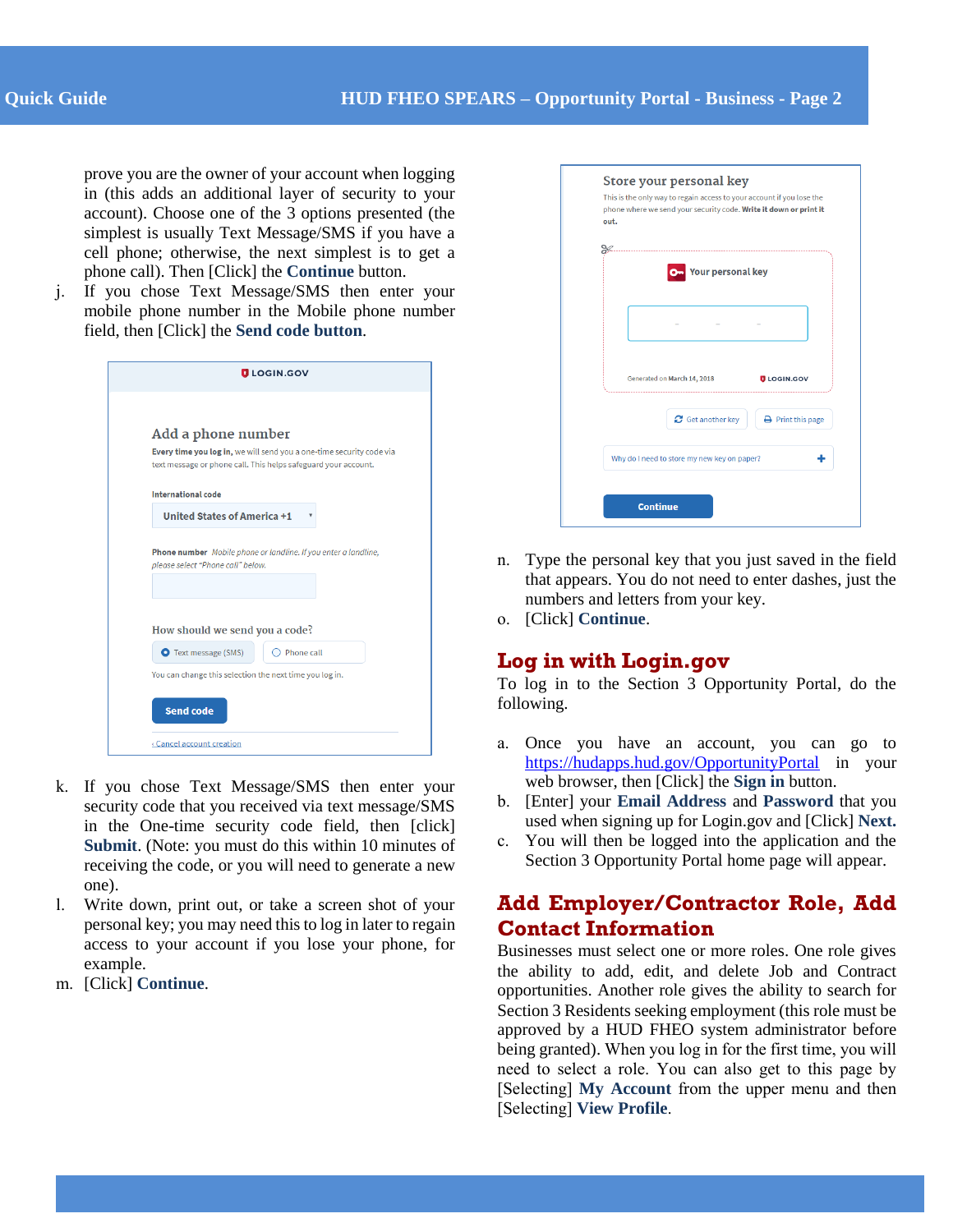a. On the Role page, [Select] "**I want to participate as an employer/contractor that posts job, training and/or contracting opportunities**" AND/OR "**I want to participate as an employer/contractor that searches for residents seeking employment. (This requires approval by HUD)**" and [Click] **Save**.

| <b>CO</b> | <b>Employer / Contractor</b><br>I want to participate as an employer/contractor that posts job, training and/or contracting opportunities |  |
|-----------|-------------------------------------------------------------------------------------------------------------------------------------------|--|
| v.        | I want to participate as an employer/contractor that searches for residents seeking employment. (Approved)                                |  |
|           | Cancel<br>Save                                                                                                                            |  |

- b. [Scroll] down to the **Contact** section and [Click] the **Edit** button.
- c. [Enter] data into all of the required fields, at a minimum, all *Required* fields. [Click] **Save**.

## **Post a Job Opportunity**

If you selected the "**I want to participate as an employer/contractor that posts job, training and/or contracting opportunities**" role, you can post job opportunities for the public to search.

- a. [Click] **My Opportunities** in the upper menu.
- b. [Scroll] down to the **Job Opportunities** section and [Click] **Add New Job Opportunity**.

| Below are the listings you have posted to the Opportunity Portal. Click on the Title to view, edit, or delete a post. |                  |                                |                |               |      |
|-----------------------------------------------------------------------------------------------------------------------|------------------|--------------------------------|----------------|---------------|------|
|                                                                                                                       |                  |                                |                |               |      |
| <b>Job Opportunities</b>                                                                                              |                  |                                |                |               |      |
| Search:                                                                                                               |                  |                                |                |               |      |
| <b>Title</b>                                                                                                          | ٠<br><b>Type</b> | <b>Posted</b>                  | <b>Expires</b> | <b>Status</b> |      |
| <b>Construction Carpenter</b>                                                                                         | Temporary        | 09/11/2018                     | 09/30/2018     | • Pending     |      |
| <b>Mural Painter</b>                                                                                                  | Seasonal         | 09/11/2018                     | 09/30/2018     | • Pending     |      |
| Showing 1 to 2 of 2 entries                                                                                           |                  |                                |                | Previous      | Next |
|                                                                                                                       |                  | <b>Add New Job Opportunity</b> |                |               |      |

- c. In the **Section 3 Recipient Details** section enter either a **Recipient Tax ID Number**, a **Recipient Agency Name**, or a **Recipient Agency Location** and [Select] an agency from the resulting suggestions. Note: This would be the grantee that is receiving HUD Section 3 funds.
- d. [Scroll] to the **Organization and Contact Details** section and fill in the requested information in the form. You must fill in all fields marked *Required*.
- e. If you have already created a prior Job or Contract opportunity, you can [Select] your prior information from the **Autofill from prior entries** dropdown.

| <b>Seekler &amp; Realplant Datella</b>                                                      |                |                                |                               |
|---------------------------------------------------------------------------------------------|----------------|--------------------------------|-------------------------------|
| Interior Tax Diffusion of the NGD respectives may<br>essential criticis Series Copperiunty. |                | <b>Research Tax 10 Number</b>  | <b>Support</b>                |
| links proving around for agreems by none, involve, at The<br><b>Citation</b>                |                | <b>Research Agency Same</b>    |                               |
|                                                                                             |                |                                |                               |
|                                                                                             |                | <b>Research Agency Leaster</b> |                               |
| <b>Organisation and Centest Datalia</b>                                                     |                |                                |                               |
| Autofill from price entries:                                                                |                |                                |                               |
| Leslies Drames                                                                              |                |                                |                               |
|                                                                                             | ۵              |                                |                               |
| Organization Details                                                                        |                | <b>Contact Details</b>         |                               |
| <b>Department Same</b>                                                                      | <b>Bearing</b> | Carried Same                   | <b><i><u>Property</u></i></b> |
| Department in Eastley                                                                       |                | Cantool Phane                  | سيدة                          |
|                                                                                             | ۵              |                                |                               |
|                                                                                             |                |                                |                               |
| <b>Digensation Sea</b>                                                                      |                | Cartout Email                  | <b>Baymed</b>                 |
|                                                                                             | ۵              |                                |                               |
| Depression Material                                                                         | <b>Baymen</b>  |                                |                               |
| Depression Material                                                                         |                |                                |                               |
| Department on DP                                                                            |                |                                |                               |

- f. For the **Organization ZIP** field, enter the first 3 (or more) numbers of the ZIP code, then [Select] the ZIP code you desire. This will automatically enter the proper **Organization City, State**.
- g. Enter data in all *Required* fields under **Organization Details, Contact Details,** and **Job Opportunity Details**. You may also enter data in any optional fields.
- h. If you enter a standard job title in the **Title** field, you will get a list of suggestions. [Select] a job **Title**, and this will automatically fill the Occupation **Classification** field with the appropriate federal classification. Otherwise, you may choose this manually if you wish to do so.
- i. The **Description** and **Requirements** fields allow you to enter rich text (e.g., bold, italic, bullets, links). Highlight the text you wish to embellish, and [Click] the proper **icon** in the gray bar at the top of the field to make the change.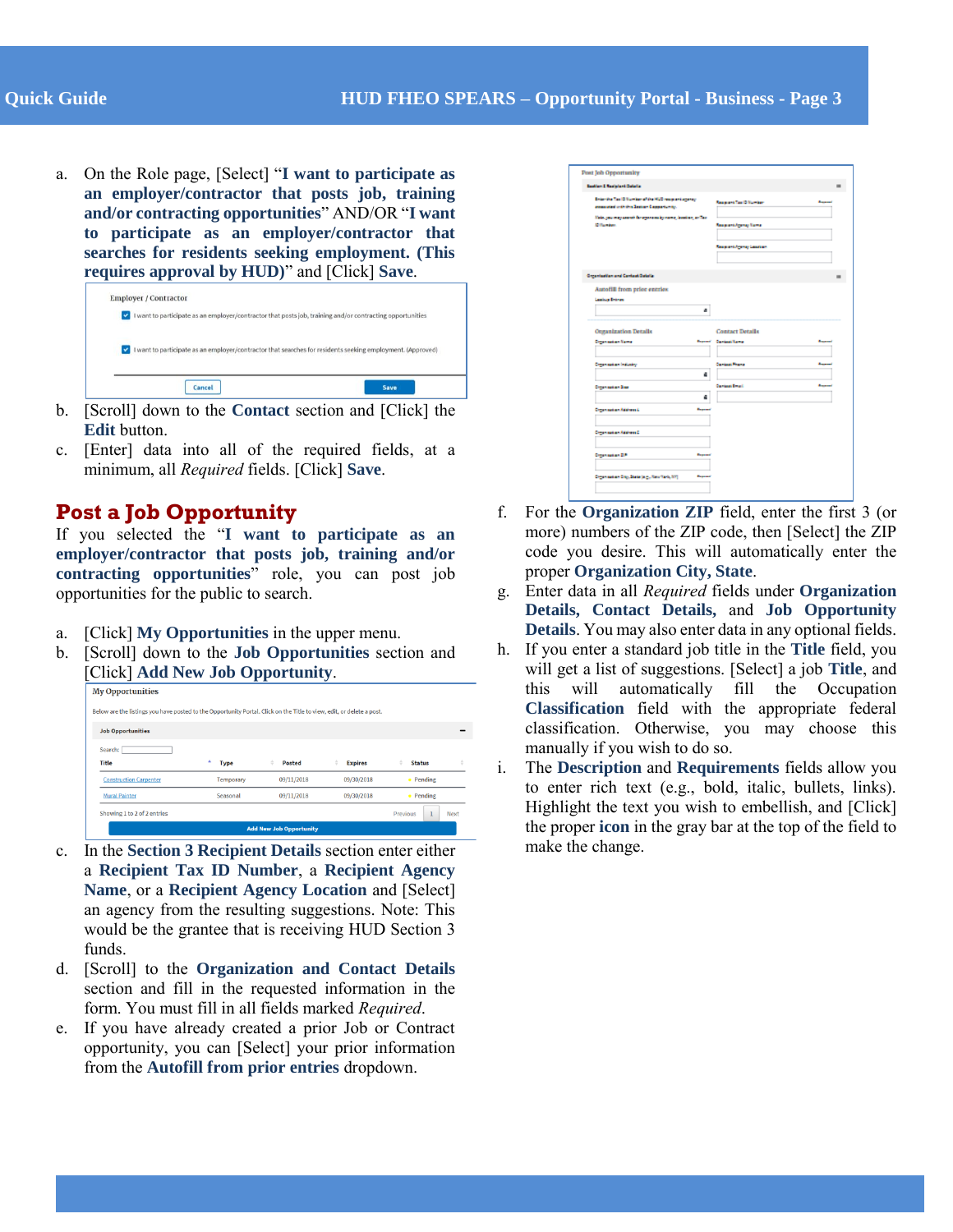| Complete the detector filter appartunity. |                      |                                    |                 |
|-------------------------------------------|----------------------|------------------------------------|-----------------|
| <b>Tale</b>                               |                      | <b>Remot Cascastan Dassilastan</b> |                 |
|                                           |                      |                                    | ۵               |
| 28                                        | <b>Property Type</b> |                                    | <b>Baggaine</b> |
|                                           |                      |                                    | ٠               |
| Leaster (24p, Bate) (e.g., New York, 201) |                      | <b>Beautiful Station</b>           | <b>Barnet</b>   |
|                                           |                      |                                    | ٠               |
| Compensation [Min]<br>887                 | ٠                    |                                    |                 |
| Compensation (Mai)                        |                      |                                    |                 |
|                                           |                      |                                    |                 |
| <b>Cosangham</b>                          |                      | <b>Supra C. Requirements</b>       |                 |
| 8. 7. Januar 1 and 1 and 1 5. In          |                      | 8. 7. [ at at ] at 1 ( m at ] 5.   |                 |
|                                           |                      |                                    |                 |
|                                           |                      |                                    |                 |
|                                           |                      |                                    |                 |
|                                           |                      |                                    |                 |
|                                           |                      |                                    |                 |
| Apply Dreamy UNL                          |                      | Pasking LTL                        |                 |
|                                           |                      |                                    |                 |
| <b>Pasting Start Date</b>                 |                      | <b>Report Financial Date:</b>      | <b>Barnet</b>   |
|                                           |                      |                                    |                 |
|                                           |                      |                                    |                 |

- j. You can submit a URL where users can apply directly to your job if you have such a link on a different job site. To do this, enter the full URL (starting with http:// or https://) in the **Apply Directly URL** field. This will put a direct link to the application URL in your job posting.
- k. If you have the same job listing posted to a different job site or your own web site, you can submit a link that goes directly to this job posting. To do this, enter the full URL (starting with http:// or https://) in the **Posting URL** field. This will put a direct link to the original job post in your new job posting.
- l. Enter a **Posting Start Date** and **Posting Expire Date** by [Clicking] in the appropriate field and [Selecting] the date from the calendar popup. You can also enter the date directly in the following format: **mm/ddd/yyyy**. Note that job postings can be up to 30 days, and you can extend them as needed at a later date.
- m. When all required fields and any optional fields are filled in and you are ready to save the information, [Click] "**The above information is true/accurate."** Then [Click] **Submit**.
- n. Your Job posting will be saved and viewable only by you. Each time you add or edit a Job posting, it will have a Pending status for 24 hours, after which it will be available for the public to search.

# **View and Edit Job Opportunity Posting**

You may view the public view or edit your Job opportunity posting at any time.

- a. [Click] **My Opportunities** in the upper menu.
- b. On the **My Opportunities** page, find the Job opportunity you wish to view or edit by entering a keyword from your job title in the Search field (just under the Job Opportunities heading). You can also [Click] the **numbers** below the listing, or [Click] **Previous** or **Next** to page through your listing of Jobs.
- c. If you wish to view the public view of the Job, [Click] on the **title**, then [Select] **View Public Post** from the context menu.
- d. If you wish to edit your Job posting, [Click] on the **title**, then [Select] **Edit** from the context menu.
- e. You can now edit any data as needed, then [Click] **Submit** to save the updates.
- f. Your Job posting will be saved and viewable only by you until it is approved. Each time you add or edit a Job posting, it will have a Pending status for 24 hours, after which it will be available for the public to search.

# **Delete a Job Opportunity Posting**

Following are the steps to delete a Job opportunity posting.

- a. [Click] **My Opportunities** in the upper menu.
- b. Find one of the Job Opportunities you wish to delete by entering a keyword from your job title in the Search field (just under the Job Opportunities heading), if it is not visible on the screen. You can also [Click] the **numbers** below the listing, or [Click] **Previous** or **Next** to page through your listing of Jobs.
- c. Once you have found the desired posting, [Click] on the **title**, then [Select] **Delete** from the context menu.

| <b>Job Opportunities</b>                        |             |
|-------------------------------------------------|-------------|
| Search:                                         |             |
| <b>Title</b>                                    | <b>Type</b> |
| <b>Construction Carpenter</b>                   | Temporary   |
| Edit                                            | Seasonal    |
| <b>Delete</b><br>$\overline{\phantom{0}}$<br>es |             |
| <b>View Public Post</b>                         |             |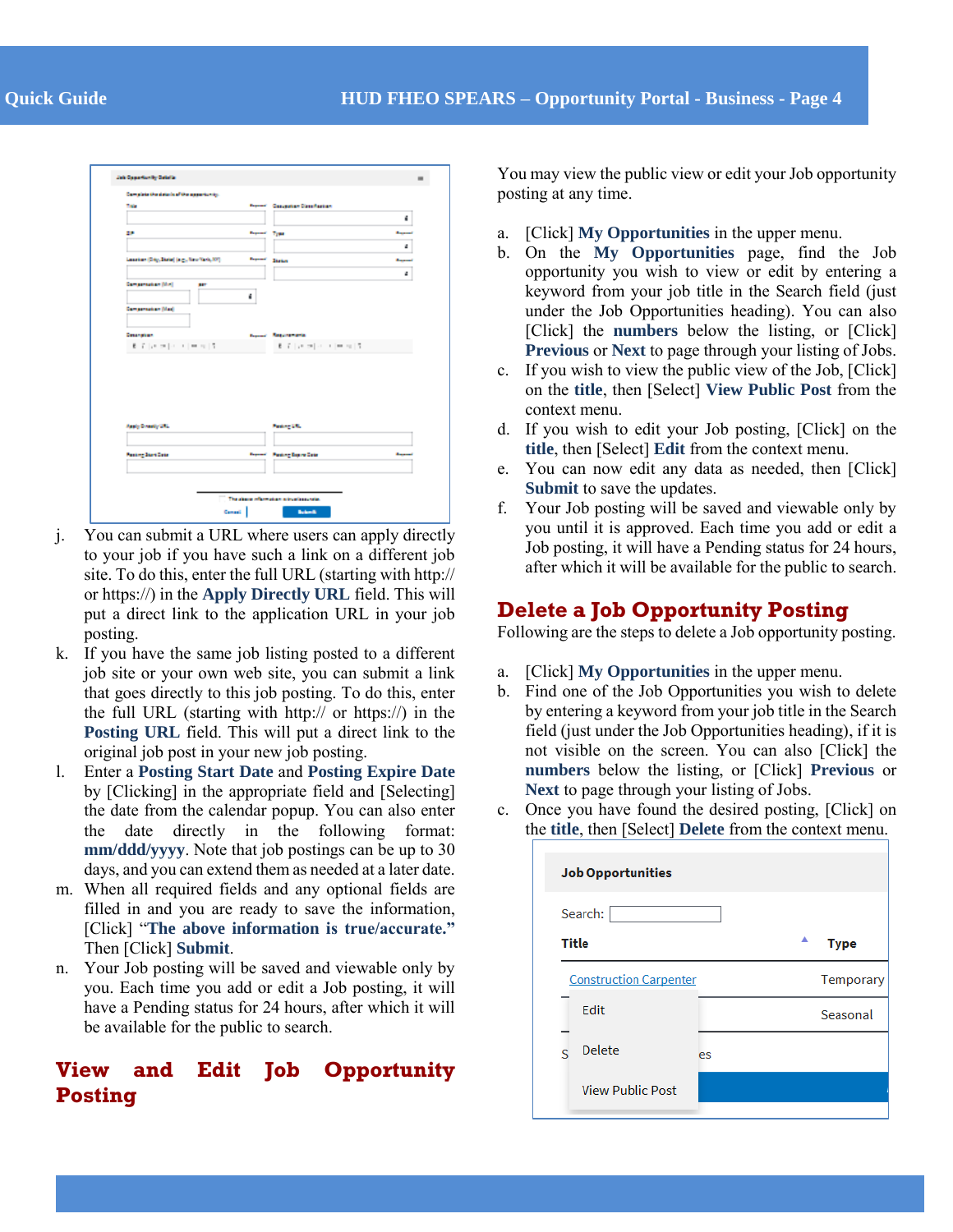d. In the popup dialog, [click] "**OK**" to confirm deletion.

#### **Post a Contract Opportunity**

If you selected the "**I want to participate as an employer/contractor that posts job, training and/or contracting opportunities**" role, you can post contract opportunities for the public to search.

- a. [Click] **My Opportunities** in the upper menu.
- b. [Scroll] down to the **Contract Opportunities** section and [Click] **Add New Contract Opportunity**.
- c. In the **Section 3 Recipient Details** section enter either a **Recipient Tax ID Number**, a **Recipient Agency Name**, or a **Recipient Agency Location** and [Select] an agency from the resulting suggestions.

| <b>Sautian I Realplant Datalla</b>                                                                                                                                                |                  |                                                                                                      |  |
|-----------------------------------------------------------------------------------------------------------------------------------------------------------------------------------|------------------|------------------------------------------------------------------------------------------------------|--|
| Brian the Tax 10 Sumber of the NUD responsive prog-<br>essented with the Series Coppertunity.<br>links process passed for agencies by name, involve, an Tax-<br><b>Difference</b> |                  | <b>Responsition Distribution</b><br>استبدا<br><b>Responsi Agency Same</b><br>Research Agency Leaster |  |
| <b>Organisation and Cantast Datalia</b>                                                                                                                                           |                  |                                                                                                      |  |
| Autofill from price entries:<br><b>Lashua Dramas</b>                                                                                                                              | ٠                |                                                                                                      |  |
| Organization Details                                                                                                                                                              |                  | <b>Contact Details</b>                                                                               |  |
| Department Same                                                                                                                                                                   | <b>Bangarant</b> | Carrieral Same                                                                                       |  |
|                                                                                                                                                                                   |                  |                                                                                                      |  |
| Digensation Industry                                                                                                                                                              | ۵                | Cartast Prane<br>سيد                                                                                 |  |
| <b>Department Star</b>                                                                                                                                                            |                  | Carticul Email<br><b>Bangalo</b>                                                                     |  |
| Department an Address L.                                                                                                                                                          | <b>Beyond</b>    |                                                                                                      |  |
| Digensation Nations E                                                                                                                                                             |                  |                                                                                                      |  |
| Department on DP                                                                                                                                                                  | <b>Buyers</b>    |                                                                                                      |  |

- d. [Scroll] to the **Organization and Contact Details** section and fill in the requested information in the form. You must fill in all fields marked *Required*.
- e. If you have already created a prior Job or Contract opportunity, you can [Select] your prior information from the **Autofill from prior entries** dropdown.
- f. For the **Organization ZIP** field, enter the first 3 (or more) numbers of the ZIP code, then [Select] the ZIP code you desire. This will automatically enter the proper **Organization City, State**.
- g. Enter data in all required fields under **Organization Details, Contact Details,** and **Contract Opportunity Details**. You may also enter data in any optional fields.
- h. For the **NAICS Code,** [Enter] either a partial NAICS Code OR [Enter] a keyword for the code (such as "paint", "plumbing", etc.), then [select] one of the suggested codes.
- i. The **Description** and **Requirements** fields allow you to enter rich text (e.g., bold, italic, bullets, links). Highlight the text you wish to embellish, and [Click] the proper **icon** in the gray bar at the top of the field to make the change.

| <b>Take</b>                               |                | <b>Report Canisasi Type</b>          | <b>Barnett</b> |
|-------------------------------------------|----------------|--------------------------------------|----------------|
|                                           |                |                                      | 4              |
| 28                                        |                | <b>Report Carbookhouses</b>          |                |
| Leasing (Dig. State) (e.g., New York, NY) | <b>Bearing</b> | <b>RAIDI Caste</b>                   | <b>Barnett</b> |
|                                           |                | Toyota in secretion                  |                |
| <b>Desarration</b>                        |                | <b>Symon Reportering</b>             |                |
| 机平均电阻 计中间性 经损失                            |                | 8. 7. Let us [ c ] = 1 [ m = 1] [ 7] |                |
|                                           |                |                                      |                |
|                                           |                |                                      |                |
| <b>Passing Start Case</b>                 |                | <b>Report Fishing LTL</b>            |                |
| <b>Fusing Score Date</b>                  | <b>Baymed</b>  |                                      |                |
|                                           |                |                                      |                |

- j. If you have the same contract listing posted to a different job site or your own web site, you can submit a link that goes directly to this contract posting. To do this, enter the full URL (starting with http:// or https://) in the **Posting URL** field. This will put a direct link to the original contract post in your new contract posting.
- k. Enter a **Posting Start Date** and **Posting Expire Date** by [Clicking] in the appropriate field and [Selecting] the date from the calendar popup. You can also enter the date directly in the following format: **mm/dd/yyyy**. Note that contract postings can be up to 30 days, and you can extend them as needed at a later date.
- l. When all required fields and any optional fields are filled in and you are ready to save the information, [Click] "**The above information is true/accurate."** Then [Click] **Submit**.
- m. Your Contract posting will be saved and viewable only by you. Each time you add or edit a Contract posting, it will have a Pending status for 24 hours, after which it will be available for the public to search unless it is flagged by FHEO management.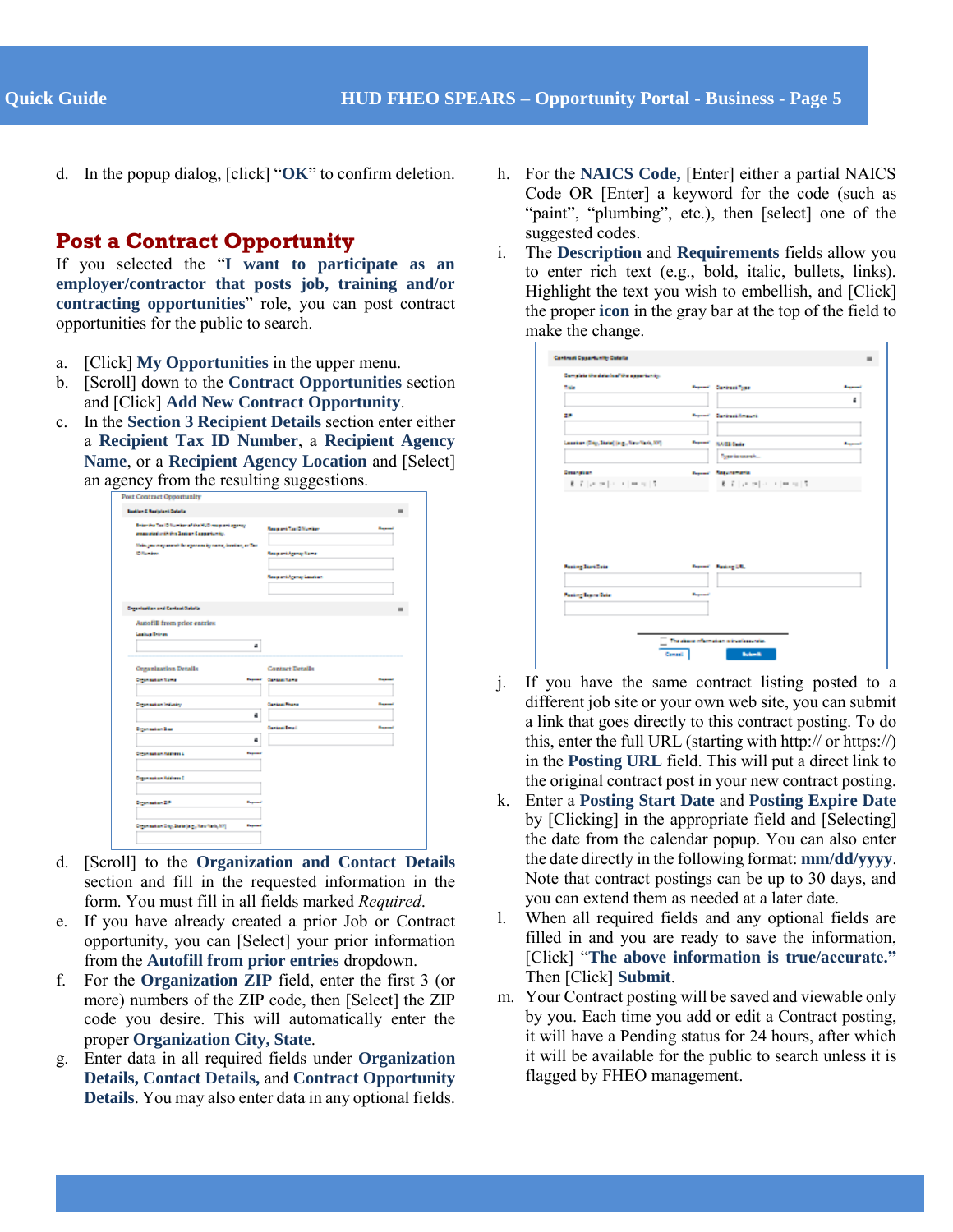## **View and Edit Contract Opportunity Posting**

You may view the public view or edit your Contract opportunity posting at any time.

- a. [Click] **My Opportunities** in the upper menu.
- b. On the **My Opportunities** page, find the Contract opportunity you wish to view or edit by entering a keyword from your contract title in the Search field (just under the Contract Opportunities heading), if it is not visible on the screen. You can also [Click] the **numbers** below the listing, or [Click] **Previous** or **Next** to page through your listing of Contracts.
- c. If you wish to view the public view of the Contract, [Click] on the **title**, then [Select] **View Public Post** from the context menu.
- d. If you wish to edit your Contract posting, [Click] on the **title**, then [Select] **Edit** from the context menu.
- e. You can now edit any data as needed, then [Click] **Submit** to save the updates.
- n. Your Contract posting will be saved and viewable only by you. Each time you add or edit a Contract posting, it will have a Pending status for 24 hours, after which it will be available for the public to search unless it is flagged by FHEO management.

# **Delete a Contract Opportunity Posting**

- a. [Click] **My Opportunities** in the upper menu.
- b. Find one of the Contract Opportunities you wish to delete by entering a keyword from your contract title in the Search field (just under the Contract Opportunities heading), if it is not visible on the screen. You can also [Click] the **numbers** below the listing, or [Click] **Previous** or **Next** to page through your listing of Contracts.
- c. Once you have found the desired posting, [click] on the **title**, then [Select] **Delete** from the context menu.



d. In the popup dialog, [click] "**OK**" to confirm deletion. **Search for Residents**

If you selected the role "**I want to participate as an employer/contractor that searches for residents seeking employment. (This requires approval by HUD)**" and you are approved, you can search for Residents who have created a profile on the site.

- a. [Click] **Search Residents** in the upper menu (Note: this menu option will only be available once you are approved by a system administrator).
- b. [Enter] **Keywords** and a **Location** related to the job for which you are seeking employees (e.g., job title keyword, skills needed, etc.) and [Click] **Search**.

| <b>Resident Search</b> |                                                                                    |  |
|------------------------|------------------------------------------------------------------------------------|--|
|                        | Enter a keyword to search for Section 3 residents and other qualified job seekers. |  |
| Carpenter              |                                                                                    |  |
| Location:              |                                                                                    |  |
|                        | San Juan-Guaynabo, PR HUD Metro                                                    |  |

- c. In the results, [Click] a **Name** link from the search results to view the resident's profile.
- d. You can contact the resident via the contact information in their profile.

# **Bookmark Residents**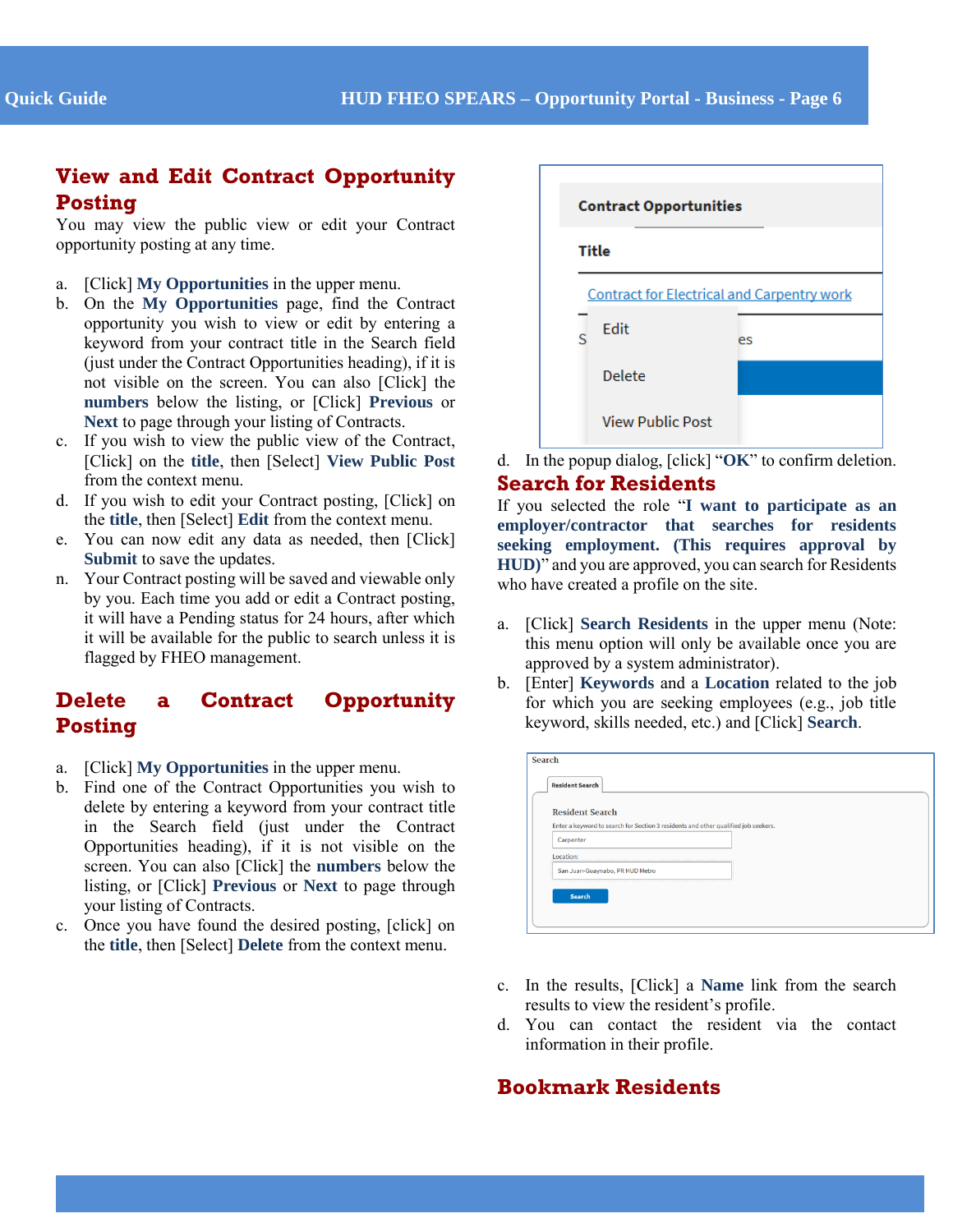a. Once you have found a resident profile you would like to bookmark, [Click] **Add Bookmark** at the top of the resident's profile to bookmark the resident.

| <b>Section 3 Resident</b> | <b>Add Bookmark</b><br><b>Notify HUD</b> |
|---------------------------|------------------------------------------|
| Contact                   |                                          |
| <b>Ms. Sandra Jimenez</b> |                                          |
| 100 Main St.              |                                          |
| San Juan, PR 96802        |                                          |
| 8085551212 (Mobile)       |                                          |
| kscottshav@gmail.com      |                                          |

- b. To remove a bookmark, go to the resident profile and [Click] **Remove Bookmark** at the top of the page.
- c. To see a list of all residents you have bookmarked, [Click] **Bookmarked Residents** in the upper menu.
- d. You can also remove bookmarks on this page by [Clicking] **Remove** next to the bookmark you wish to remove.

| <b>Bookmarked Section 3 Residents</b>                                                                                                                                                                                                                                          |               |
|--------------------------------------------------------------------------------------------------------------------------------------------------------------------------------------------------------------------------------------------------------------------------------|---------------|
| Mr. Firstname M Lastname III<br>Lorem ipsum dolor sit amet, consectetur adipiscing elit, sed do eiusmod tempor incididunt ut labore et dolore<br>magna aliqua. Ut enim ad minim veniam, quis nostrud exercitation ullamco laboris nisi ut aliquip ex ea commodo<br>consequat.A | <b>Remove</b> |
| <b>Ms. Sandra Jimenez</b><br>I am seeking work as a carpenter. I also have experience with electrical and drywall.                                                                                                                                                             | <b>Remove</b> |

# **Flag Residents—Notify HUD**

If you notice a profile that you believe violates HUD's standards (such as a fake profile, spam, etc.) you can "flag" the profile for HUD review by doing the following steps.

a. Once you have found a resident profile you would like to flag, [Click] **Notify HUD** at the top of the resident's profile to flag the resident profile and notify HUD.

| <b>Section 3 Resident</b> | <b>Add Bookmark</b><br><b>Notify HUD</b> |
|---------------------------|------------------------------------------|
| Contact                   |                                          |
| <b>Ms. Sandra Jimenez</b> |                                          |
| 100 Main St.              |                                          |
| San Juan, PR 96802        |                                          |
| 8085551212 (Mobile)       |                                          |
| kscottshav@gmail.com      |                                          |

b. To remove a flag, go to the resident profile and [Click] **HUD Notified** at the top of the page. This will remove the flag.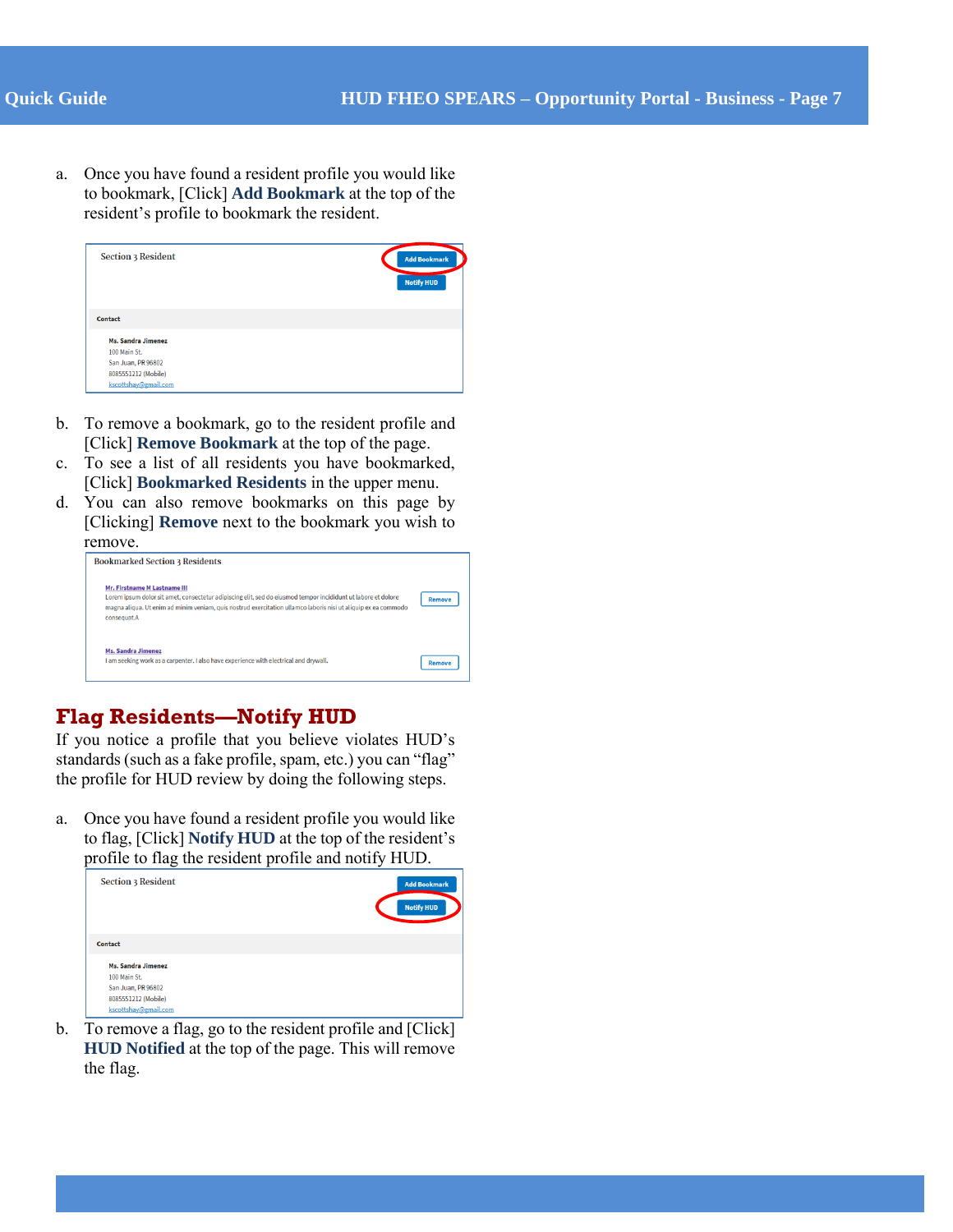

# **SPEARS – Portal de Oportunidades - Empresa**



El **Portal de Oportunidades de la Sección 3 de la Oficina de Vivienda Justa e Igualdad de Oportunidades (FHEO, por sus siglas en inglés)** tiene como propósito ayudar a los adjudicatarios del Departamento de Vivienda y Desarrollo Urbano (HUD, por sus siglas en inglés) y a las empresas de la Sección 3 a cumplir con las obligaciones que dicha sección les impone para el empleo y la contratación. El sitio habrá de ser utilizado ya sea por residentes o por empleadores de la Sección 3. Los residentes de la Sección 3 pueden usar el sitio para buscar empleos y publicar su perfil/experiencia laboral para las búsquedas de las empresas. Los empleadores pueden usar el sitio para publicar oportunidades de trabajo/contratación o para buscar residentes que ocupen las plazas. Se ha instaurado un proceso de autenticación utilizando el servicio de Login.Gov de la Administración de Servicios Generales (GSA, por sus siglas en inglés). Login.gov es un servicio de autenticación que ofrece al público un acceso seguro y privado en línea a programas del gobierno participantes, entre ellos, el Portal de Oportunidades de la Sección 3 del HUD.



Este documento guiará al usuario para que cree una cuenta de Login.Gov, inicie sesión en la aplicación del Portal de Oportunidades y use las funciones que están disponibles tanto para los residentes como para los empleadores de la Sección 3, como actualizar sus datos de contacto, publicar un perfil y oportunidades de empleo y buscar oportunidades de trabajo/contratación.

#### **Cree una cuenta de Login.gov**

Para acceder a ciertas funciones del Portal de Oportunidades, como crear un perfil de residente para que las empresas puedan encontrarlo, publicar oportunidades de trabajo y contratación o encontrar residentes que estén buscando trabajo, usted deberá crear una cuenta en Login.gov. Si sólo desea buscar oportunidades de empleo y contratación disponibles, no necesita tener una cuenta en Login.gov. Para crear una cuenta, haga lo siguiente:

- a. Abra un navegador de internet, como Internet Explorer, Chrome, Firefox o Safari.
- b. [Escriba]<https://hudapps.hud.gov/OpportunityPortal> en la barra de direcciones URL.



- c. [Haga clic en] el botón **Create an account** (Crear una cuenta). *Importante: Si ya tiene una cuenta, puede [hacer clic en] el botón Sign in (Iniciar sesión).*
- d. Ingrese su dirección de correo electrónico en el campo **Email address** (Correo electrónico) (Importante: Esta debe ser una dirección de correo electrónico válida a la que pueda acceder en ese momento) y luego [haga clic en] **Submit** (Enviar).
- e. Ahora puede cerrar la pestaña o la ventana en la que esté trabajando.
- f. Abra su cuenta de correo electrónico y busque un nuevo mensaje de no-reply@login.gov con el asunto: Confirm your email and open it (Confirme su correo electrónico y ábralo).
- g. En el mensaje, [haga clic en] el botón **Confirm your email address**(Confirme su correo electrónico). (Importante: Esto se abrirá en su navegador predeterminado; si desea usar un navegador diferente, tan solo copie este URL y péguelo en el navegador que desee utilizar).
- h. Cree una nueva contraseña. Debe tener por lo menos 9 caracteres y no ser una contraseña comúnmente utilizada. Escriba la contraseña en el campo **Password** (Contraseña) y [haga clic en] **Continue** (Continuar). (Importante: No podrá proseguir a menos que la contraseña sea lo suficientemente "difícil").

|                                       | <b>ULOGIN.GOV</b>                                                |
|---------------------------------------|------------------------------------------------------------------|
| You have confirmed your email address |                                                                  |
| Create a strong password              | It must be at least 9 characters long and not be a commonly used |
| password. That's it!<br>Password      | Show password                                                    |
|                                       |                                                                  |
| Password strength: Great!             |                                                                  |
|                                       |                                                                  |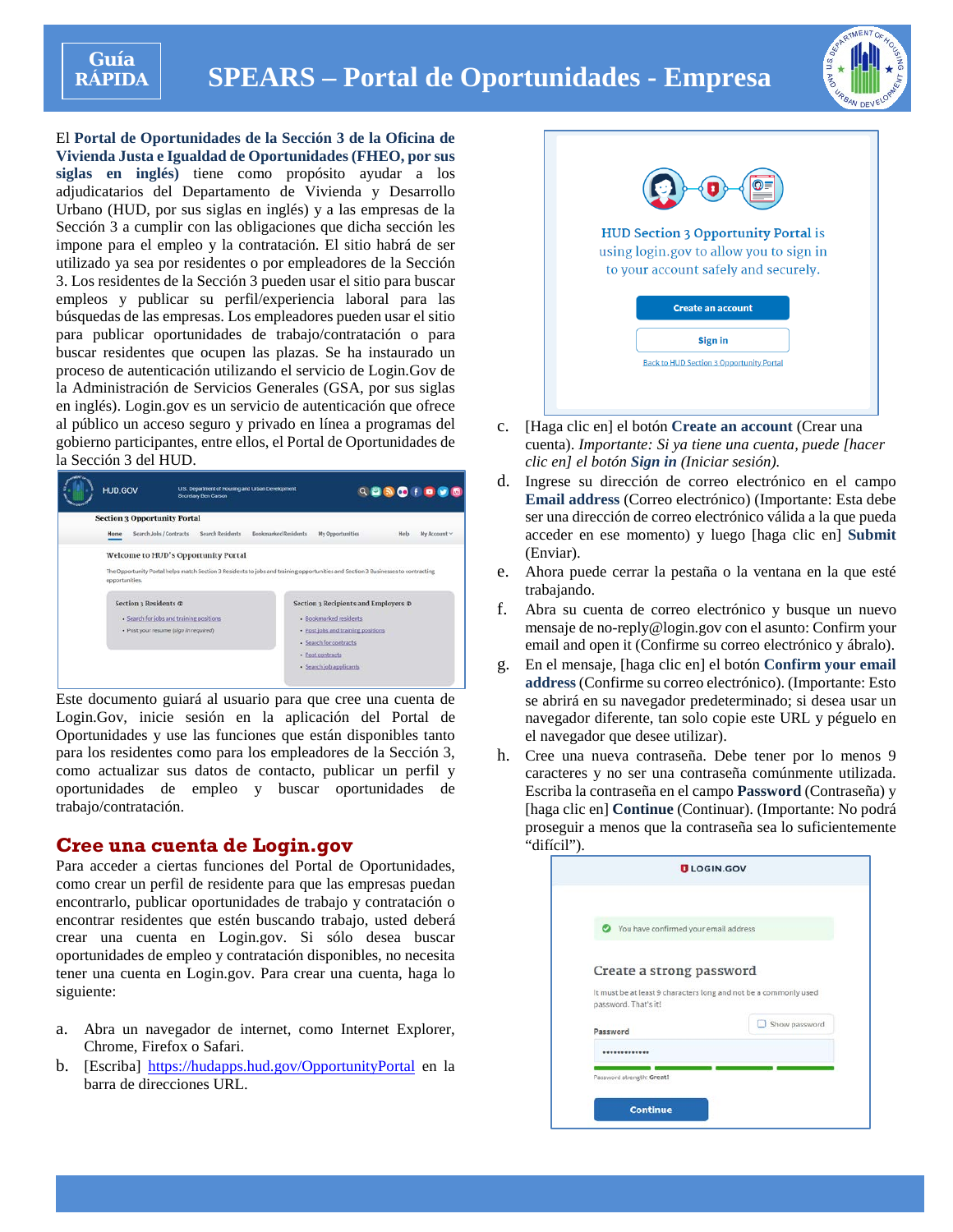- i. Login.gov exige "dos factores de autenticación", lo cual significa que debe proporcionar una forma adicional de probar que la cuenta es suya al iniciar sesión (esto añade una capa adicional de seguridad a su cuenta). Elija una de las 3 opciones presentadas (la más sencilla son los mensajes de texto/SMS si tiene teléfono celular; de lo contrario, la siguiente más sencilla es recibir una llamada telefónica). Luego [haga clic en] el botón de **Continue** (Continuar).
- j. Si elige un mensaje de texto/SMS, escriba su número de teléfono móvil en el campo Mobile phone number (Número de teléfono móvil) y luego [haga clic en] el **botón Send code**  (Enviar código).

| Add a phone number<br>Every time you log in, we will send you a one-time security code via<br>text message or phone call. This helps safeguard your account.<br><b>International code</b><br><b>United States of America +1</b><br>Phone number Mobile phone or landline. If you enter a landline,<br>please select "Phone call" below.<br>How should we send you a code?<br><b>O</b> Text message (SMS)<br>Phone call<br>You can change this selection the next time you log in.<br><b>Send code</b><br>« Cancel account creation | <b>ULOGIN.GOV</b> |
|------------------------------------------------------------------------------------------------------------------------------------------------------------------------------------------------------------------------------------------------------------------------------------------------------------------------------------------------------------------------------------------------------------------------------------------------------------------------------------------------------------------------------------|-------------------|
|                                                                                                                                                                                                                                                                                                                                                                                                                                                                                                                                    |                   |
|                                                                                                                                                                                                                                                                                                                                                                                                                                                                                                                                    |                   |
|                                                                                                                                                                                                                                                                                                                                                                                                                                                                                                                                    |                   |
|                                                                                                                                                                                                                                                                                                                                                                                                                                                                                                                                    |                   |
|                                                                                                                                                                                                                                                                                                                                                                                                                                                                                                                                    |                   |
|                                                                                                                                                                                                                                                                                                                                                                                                                                                                                                                                    |                   |
|                                                                                                                                                                                                                                                                                                                                                                                                                                                                                                                                    |                   |
|                                                                                                                                                                                                                                                                                                                                                                                                                                                                                                                                    |                   |
|                                                                                                                                                                                                                                                                                                                                                                                                                                                                                                                                    |                   |
|                                                                                                                                                                                                                                                                                                                                                                                                                                                                                                                                    |                   |
|                                                                                                                                                                                                                                                                                                                                                                                                                                                                                                                                    |                   |
|                                                                                                                                                                                                                                                                                                                                                                                                                                                                                                                                    |                   |
|                                                                                                                                                                                                                                                                                                                                                                                                                                                                                                                                    |                   |
|                                                                                                                                                                                                                                                                                                                                                                                                                                                                                                                                    |                   |
|                                                                                                                                                                                                                                                                                                                                                                                                                                                                                                                                    |                   |
|                                                                                                                                                                                                                                                                                                                                                                                                                                                                                                                                    |                   |
|                                                                                                                                                                                                                                                                                                                                                                                                                                                                                                                                    |                   |
|                                                                                                                                                                                                                                                                                                                                                                                                                                                                                                                                    |                   |
|                                                                                                                                                                                                                                                                                                                                                                                                                                                                                                                                    |                   |
|                                                                                                                                                                                                                                                                                                                                                                                                                                                                                                                                    |                   |

- k. Si elige un mensaje de texto/SMS, escriba el código de seguridad que recibió vía mensaje de texto/SMS en el campo One-time security code (Código de seguridad para uso por única vez) y luego [haga clic en] **Submit** (Enviar). (Importante: Deberá hacer esto a los 10 minutos de recibir el código o tendrá que generar uno nuevo).
- l. Anote, imprima o capture en una imagen de pantalla su clave personal; tal vez la necesite para iniciar una sesión más tarde y recuperar el acceso a la cuenta si pierde su teléfono, por ejemplo.
- m. [Haga clic en] **Continue** (Continuar).

| .                                           |                          |
|---------------------------------------------|--------------------------|
| Your personal key                           |                          |
|                                             |                          |
|                                             |                          |
| Generated on March 14, 2018                 | <b>ULOGIN.GOV</b>        |
|                                             |                          |
| $\mathbf C$ Get another key                 | <b>A</b> Print this page |
| Why do I need to store my new key on paper? |                          |

- n. Escriba la clave personal que acaba de guardar en el campo que aparezca. No necesita escribir guiones, sólo los números y las letras de la clave.
- o. [Haga clic en] **Continue** (Continuar).

#### **Inicie sesión con Login.gov**

Para iniciar sesión en el Portal de Oportunidades de la Sección 3, haga lo siguiente:

- a. Una vez que tenga una cuenta, podrá visitar <https://hudapps.hud.gov/OpportunityPortal> en su navegador de internet y luego [hacer clic en] el botón **Sign in** (Iniciar sesión).
- b. [Ingrese] su **dirección de correo electrónico** y la **contraseña** que usó al inscribirse en Login.gov y [haga clic en] **Next** (Siguiente).
- c. Entonces habrá entrado en la aplicación y aparecerá la página de inicio del Portal de Oportunidades de la Sección 3.

### **Añada el rol de Empleador/ Contratista y los datos de contacto**

Las empresas deben seleccionar uno o más roles. Un rol le da la capacidad de añadir, modificar y borrar oportunidades de trabajo y contratación. Otro le da la capacidad de buscar residentes de la Sección 3 que estén buscando trabajo (este rol debe ser aprobado por un administrador del sistema de la FHEO-HUD antes de concederse). Al ingresar por primera vez, tendrá que seleccionar un rol. También puede acceder a esta página [seleccionando] **My Account** (Mi cuenta) desde el menú superior y luego **View Profile** (Ver perfil).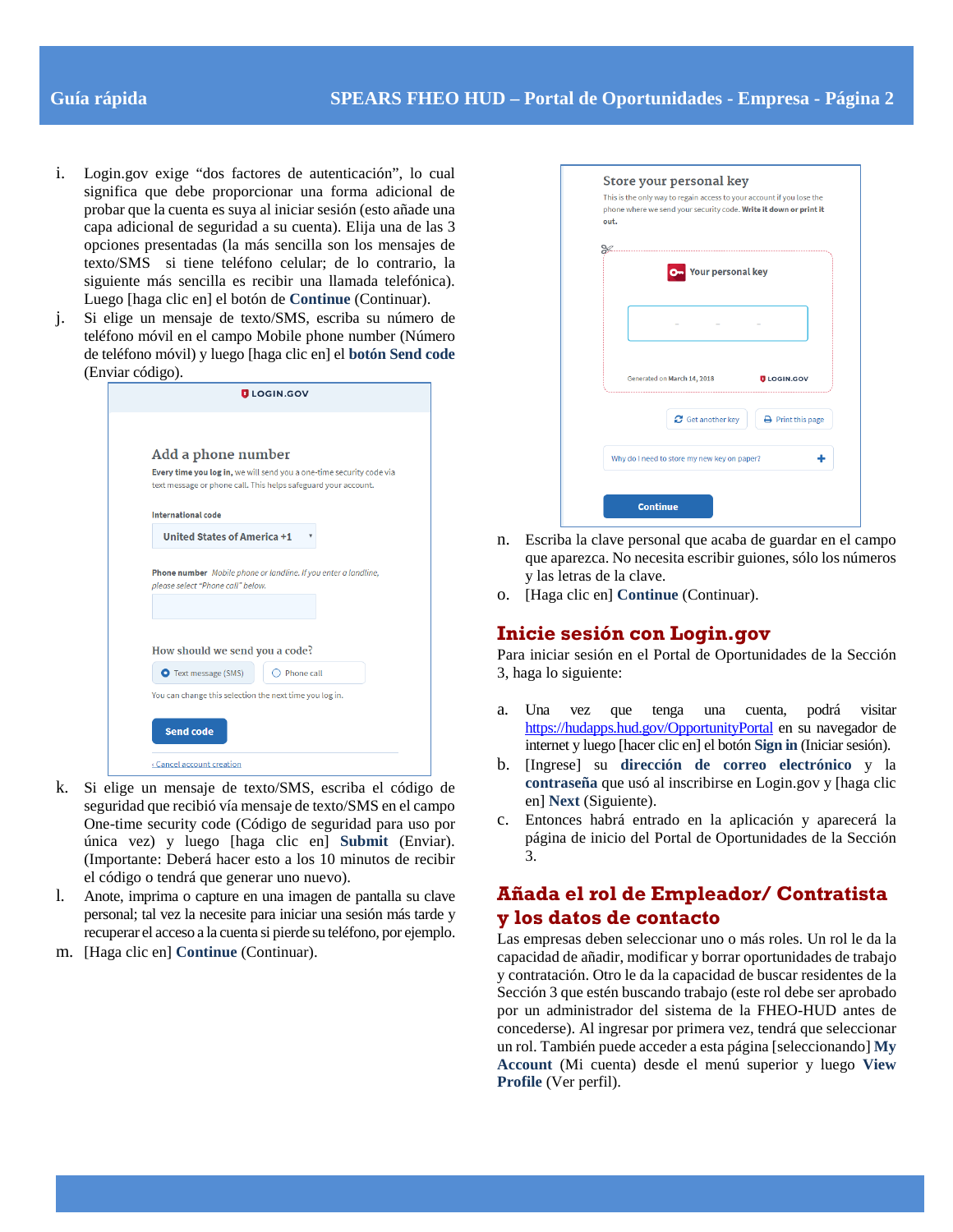a. En la página Role (Rol), [seleccione] **"I want to participate as an employer/contractor that posts job, training and/or contracting opportunities**" (Deseo participar como un empleador/contratista que publica oportunidades de trabajo, capacitación o contratación) Y/O "**I want to participate as an employer/contractor that searches for residents seeking employment. (This requires approval by HUD)"** (Quiero participar como un empleador/contratista que busca a residentes que buscan trabajo [esto necesita la aprobación del HUD]) y [haga clic en] **Save** (Guardar).

| <b>Employer / Contractor</b>                                                                               |      |
|------------------------------------------------------------------------------------------------------------|------|
| I want to participate as an employer/contractor that posts job, training and/or contracting opportunities  |      |
| I want to participate as an employer/contractor that searches for residents seeking employment. (Approved) |      |
| Cancel                                                                                                     | Save |

- b. [Desplácese] hasta la sección **Contact** (Contacto) y [haga clic en] el botón **Edit** (Modificar).
- c. [Ingrese] los datos, como mínimo, en todos los campos que dicen *Required* (Obligatorio). [Haga clic en] **Save** (Guardar).

#### **Anuncie una oportunidad de trabajo**

Si seleccionó el rol **"I want to participate as an employer/contractor that posts job, training and/or contracting opportunities"** (Deseo participar como un empleador/contratista que publica oportunidades de trabajo, capacitación o contratación), puede publicar oportunidades de trabajo para que el público las busque.

- a. [Haga clic en] **My Opportunities** (Mis oportunidades) en el menú superior.
- b. [Desplácese] hasta la sección **Job Opportunities** (Oportunidades de trabajo) y [haga clic en] **Add New Job Opportunity** (Añadir una nueva oportunidad de trabajo).

| <b>Job Opportunities</b>      |           |            |                |                    |   |
|-------------------------------|-----------|------------|----------------|--------------------|---|
| Search:                       |           |            |                |                    |   |
| Title                         | ۰<br>Type | Posted     | <b>Expires</b> | <b>Status</b><br>٠ | ٠ |
| <b>Construction Carpenter</b> | Temporary | 09/11/2018 | 09/30/2018     | Pending<br>٠       |   |
| <b>Mural Painter</b>          | Seasonal  | 09/11/2018 | 09/30/2018     | · Pending          |   |

c. En la sección **Section 3 Recipient Details** (Detalles del adjudicatario de la Sección 3), ingrese un número de contribuyente del adjudicatario (**Recipient Tax ID Number**), un nombre de la dependencia adjudicataria (**Recipient Agency Name**) o una ubicación de la dependencia adjudicataria (**Recipient Agency Location**) y [seleccione] una de las dependencias de entre las sugerencias resultantes. Aclaración: Esto sería el

adjudicatario que está recibiendo los fondos de la Sección 3 del HUD.

- d. [Desplácese] hasta la sección **Organization and Contact Details** (Organización y detalles de contacto) y proporcione la información solicitada en el formulario. Deberá completar todos los campos que digan *Required* (Obligatorio).
- e. Si ya creó antes una oportunidad de trabajo o de contratación, puede [seleccionar] su información previa en el menú desplegable **Autofill from prior entries** (Llenar automáticamente con la información de entradas anteriores).

| <b>Seatter &amp; Realplant Datella</b>                                                                                                                                      |                                                                                          |                               |
|-----------------------------------------------------------------------------------------------------------------------------------------------------------------------------|------------------------------------------------------------------------------------------|-------------------------------|
| Brian the Tax 10 Sumber of the NUS respective prog-<br>essented with the Series Coppertunity.<br>link porney aren't foregoness by none, institute of the<br><b>Citizens</b> | <b>ResearchTex Diffurtier</b><br><b>Read anti-teams: Name</b><br>Research Agency Leaster | -                             |
| <b>Organisation and Centest Datalia</b>                                                                                                                                     |                                                                                          |                               |
| <b>Lesling Drives</b><br><b>Organization Details</b>                                                                                                                        | ٠<br><b>Contact Details</b>                                                              |                               |
| Digensation Same                                                                                                                                                            | <b>Research Cantast Rams</b>                                                             | <b><i><u>Property</u></i></b> |
| Dreamsation Industry                                                                                                                                                        | Canada Phane<br>۵                                                                        | <b>Bayers</b>                 |
| <b>Digensation Sea</b>                                                                                                                                                      | <b>Carried Email</b><br>۵                                                                | <b>Bank and</b>               |
| Depression Military L                                                                                                                                                       | <b>Reported</b>                                                                          |                               |
| Digmaatan Address D                                                                                                                                                         |                                                                                          |                               |
| Department on DP                                                                                                                                                            | <b>Beyond</b>                                                                            |                               |
|                                                                                                                                                                             |                                                                                          |                               |

- f. Para el campo **Organization ZIP** (Código postal de la organización), escriba los 3 primeros números (o más) del código postal y [seleccione] el que desee; esto hará aparecer automáticamente la ciudad (**City**) y el estado (**State**) correspondientes de la **organización**.
- g. Proporcione los datos para todos los campos que digan *Required* (Obligatorio) en **Organization Details, Contact Details** (Detalles de la organización y detalles contacto) y en **Job Opportunity Details** (Detalles de la oportunidad de trabajo). También puede ingresar datos en cualquiera de los campos opcionales.
- h. Si ingresa un puesto general en el campo **Title** (Puesto), obtendrá una lista de sugerencias. [Seleccione] un **puesto** y esto llenará automáticamente el campo **Classification** (Clasificación) de la ocupación con la clasificación federal correspondiente. Si no, puede elegirla manualmente si así lo desea.
- i. Los campos **Description** (Descripción) y **Requirements** (Requisitos) le permiten ingresar texto enriquecido (p. ej., texto en negrita o cursiva, viñetas y enlaces). Resalte el texto que desee enriquecer y [haga clic en] el **ícono**  correspondiente en la barra gris que aparece en la parte superior del campo para realizar el cambio.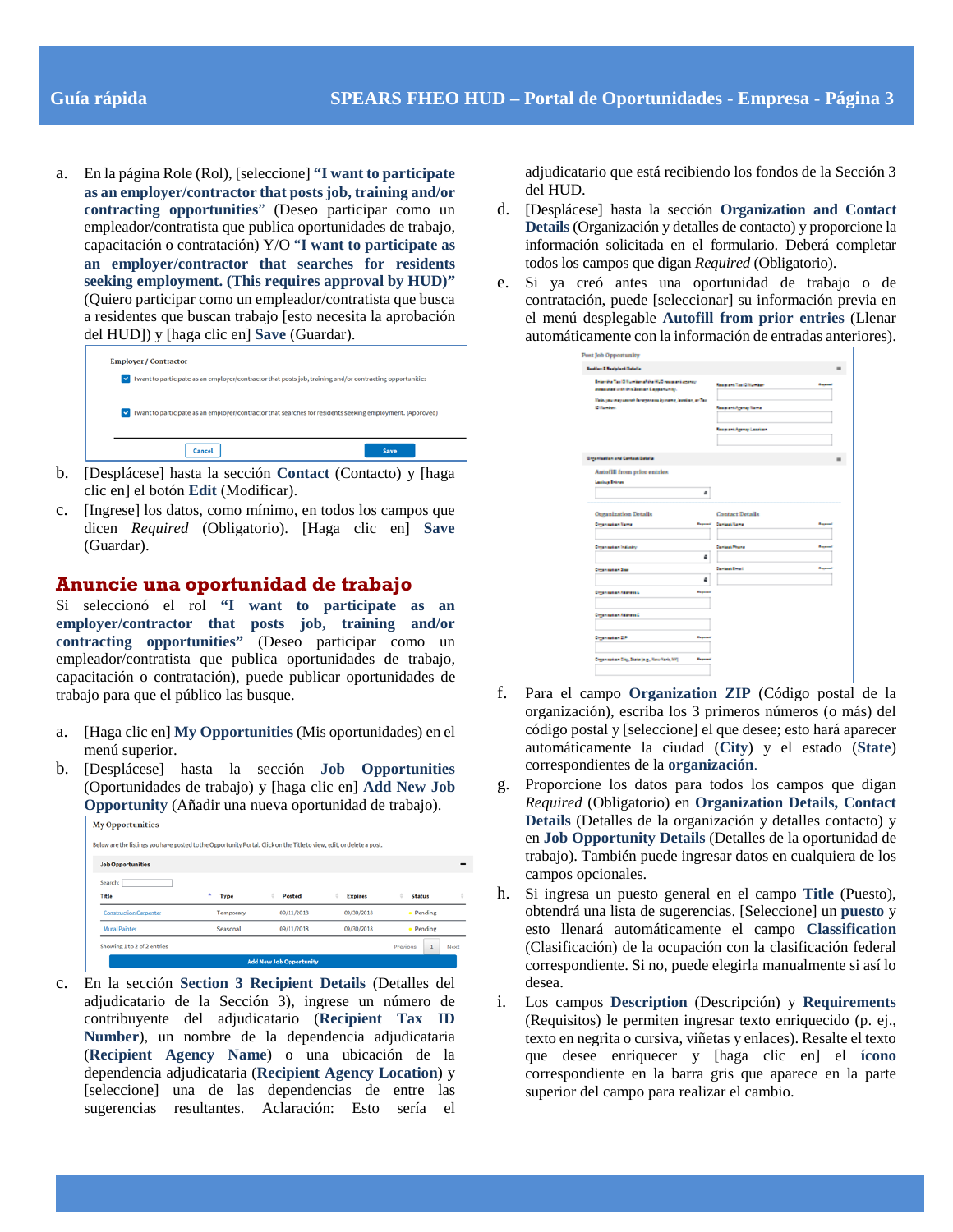| <b>Take</b>                               |                      | <b>Report Cassader Cassilation</b>  |                       |
|-------------------------------------------|----------------------|-------------------------------------|-----------------------|
|                                           |                      |                                     | ٠                     |
| 28                                        | <b>Property Type</b> |                                     | <b>Book Corporate</b> |
|                                           |                      |                                     | ٠                     |
| Leaster (Dig. Bate) (e.g., New York, 201) | <b>Beyond</b>        | <b>Inster</b>                       | <b>Barnet</b>         |
|                                           |                      |                                     | ٠                     |
| Compensation [Min]<br>m                   |                      |                                     |                       |
|                                           | 4                    |                                     |                       |
| Compensation (Mai)                        |                      |                                     |                       |
|                                           |                      |                                     |                       |
| <b>Cosangham</b>                          |                      | <b>Report Resumerts</b>             |                       |
| 机子 机电动机 计电动机系统                            |                      | 8. 7. Let us [ c ] = 1 [ m = u ] 5. |                       |
|                                           |                      |                                     |                       |
|                                           |                      |                                     |                       |
|                                           |                      |                                     |                       |
|                                           |                      |                                     |                       |
| Apply Dreamy UNL                          |                      | Pasking Life.                       |                       |
|                                           |                      |                                     |                       |
|                                           |                      | <b>Provided Parking Septembers</b>  | <b>Barnett</b>        |
| <b>Pasting Start Date</b>                 |                      |                                     |                       |

- j. Puede proporcionar una dirección URL desde donde los usuarios puedan postularse directamente para el puesto, si tiene un enlace tal en un sitio de búsqueda de empleos diferente. Para ello, escriba la dirección URL completa (comenzando con http:// o https://) en el campo **Apply Directly URL** (URL de postulación directa). Esto pondrá un enlace directo al URL de postulación en su anuncio de trabajo.
- k. Si tiene la misma oferta de trabajo publicada en un sitio de búsqueda de empleos diferente o en su propio sitio de internet, puede proporcionar un enlace que lleve directamente a ese anuncio. Para ello, escriba la dirección URL completa (comenzando con http:// o https://) en el campo **Posting URL** (URL del anuncio). Esto pondrá un enlace directo al anuncio de trabajo original en su nueva publicación de una oferta de trabajo.
- l. Ingrese una fecha de inicio del anuncio (**Posting Start Date**) y una fecha de vencimiento del anuncio (**Posting Expire Date**) [haciendo clic en] el campo correspondiente y [seleccionando] la fecha en el calendario emergente. También puede ingresar la fecha directamente con el siguiente formato: **mm/dd/aaaa**. Tenga en cuenta que las ofertas de trabajo pueden durar hasta 30 días y que puede prorrogarlas más adelante, según sea necesario.
- m. Una vez que haya llenado todos los campos obligatorios y cualquier campo opcional y esté listo para guardar la información, [haga clic en] **"The above information is true/accurate"** (La información anterior es veraz/correcta) y luego [haga clic en] **Submit** (Enviar).
- n. Su anuncio de trabajo quedará guardado y sólo usted podrá verlo. Cada vez que añada o modifique un anuncio de trabajo, permanecerá en un estado de pendiente durante 24

horas, después de las cuales estará disponible para que el público lo busque.

## **Vea y modifique una oportunidad de trabajo anunciada**

Usted podrá ver el anuncio de su oportunidad de trabajo en la vista para el público o modificarlo en cualquier momento.

- a. [Haga clic en] **My Opportunities** (Mis oportunidades) en el menú superior.
- b. En la página **My Opportunities**, busque la oportunidad de trabajo que desea ver o modificar escribiendo una palabra clave del nombre del puesto en el campo Search (Búsqueda) (justo debajo del encabezado *Job Opportunities* [Oportunidades de trabajo]). También puede [hacer clic en] los **números** que aparezcan debajo de la lista, o **Previous** (Anterior) o **Next** (Siguiente), para ver las diferentes páginas de su lista de empleos.
- c. Si desea ver el trabajo en la vista para el público, [haga clic en] el **título** y luego [seleccione] **View Public Post** (Ver anuncio para el público) en el menú de contexto.
- d. Si desea modificar su anuncio de trabajo, [haga clic en] el **título** y luego [seleccione] **Edit** (Modificar) en el menú de contexto.
- e. Ahora puede modificar cualquier dato, según sea necesario, y luego [hacer clic en] **Submit** (Enviar) para guardar los cambios.
- f. Su anuncio de trabajo quedará guardado y sólo usted podrá verlo hasta que sea aprobado. Cada vez que añada o modifique un anuncio de trabajo, permanecerá en un estado de pendiente durante 24 horas, después de las cuales estará disponible para que el público lo busque.

#### **Borre una oportunidad de trabajo anunciada**

Los siguientes son los pasos para borrar una oportunidad de trabajo anunciada.

- a. [Haga clic en] **My Opportunities** (Mis oportunidades) en el menú superior.
- b. Busque una de las oportunidades de trabajo que desee borrar escribiendo una palabra clave del nombre del puesto en el campo Search (Búsqueda) (justo debajo del encabezado *Job Opportunities* [Oportunidades de trabajo]), si no la ve en la pantalla. También puede [hacer clic en] los **números** que aparezcan debajo de la lista, o **Previous** (Anterior) o **Next** (Siguiente), para ver las diferentes páginas de su lista de empleos.
- c. Una vez haya encontrado el anuncio deseado, [haga clic en] en el **título** y luego [seleccione] **Delete** (Borrar) en el menú de contexto.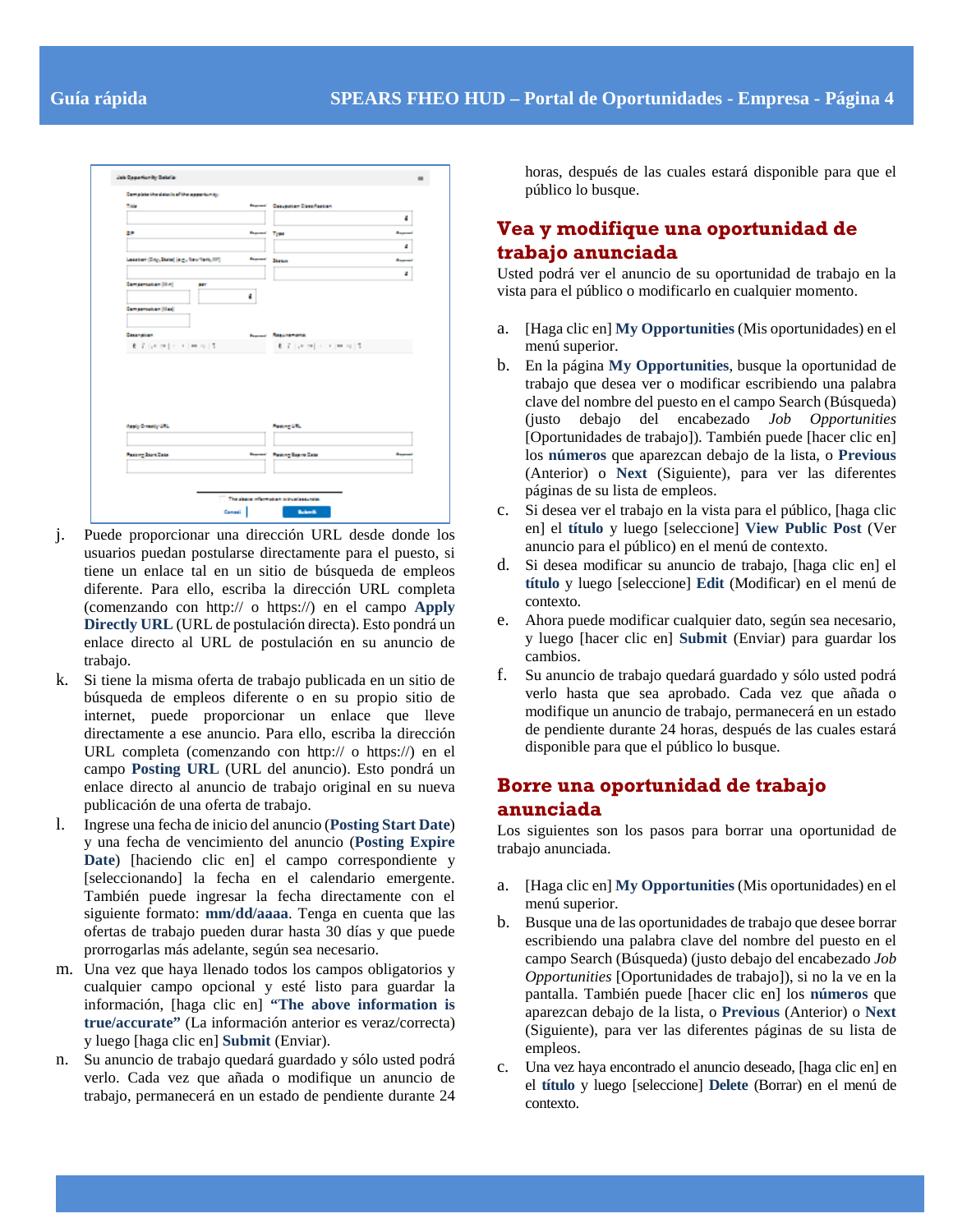| <b>Job Opportunities</b>      |                  |
|-------------------------------|------------------|
| Search:                       |                  |
| <b>Title</b>                  | ▲<br><b>Type</b> |
| <b>Construction Carpenter</b> | Temporary        |
| Edit                          | Seasonal         |
| <b>Delete</b><br>ς<br>es      |                  |
| <b>View Public Post</b>       |                  |

d. En el recuadro de diálogo emergente, [haga clic en] "**OK**" (Aceptar) para confirmar la eliminación.

#### **Anuncie una oportunidad de contratación**

Si seleccionó el rol **"I want to participate as an employer/contractor that posts job, training and/or contracting opportunities"** (Deseo participar como un empleador/contratista que publica oportunidades de trabajo, capacitación o contratación), puede publicar oportunidades de contratación para que el público las busque.

- a. [Haga clic en] **My Opportunities** (Mis oportunidades) en el menú superior.
- b. [Desplácese] hasta la sección **Contract Opportunities** (Oportunidades de contratación) y [haga clic en] **Add New Contract Opportunity** (Añadir una nueva oportunidad de contratación).
- c. En la sección **Section 3 Recipient Details** (Detalles del adjudicatario de la Sección 3), ingrese un número de contribuyente del adjudicatario (**Recipient Tax ID Number**), un nombre de la dependencia adjudicataria (**Recipient Agency Name**) o una ubicación de la dependencia adjudicataria (**Recipient Agency Location**) y [seleccione] una de las dependencias de entre las sugerencias resultantes.

| <b>Seatter &amp; Realplant Datella</b>                                                    |                     |                               |                |  |
|-------------------------------------------------------------------------------------------|---------------------|-------------------------------|----------------|--|
| Interior Tax Diffusion after HUS responsing may<br>essented with the Series Corportunity. |                     | <b>Responsition Diffusion</b> | <b>Barnett</b> |  |
| links process passed for agencies by name, institute, or Tax-<br><b>Difference</b>        |                     | <b>Responsi Agency Same</b>   |                |  |
|                                                                                           |                     | <b>Reaganshipping Leaders</b> |                |  |
|                                                                                           |                     |                               |                |  |
| <b>Organisation and Central Datalia</b>                                                   |                     |                               |                |  |
| Autofill from prior entries.                                                              |                     |                               |                |  |
| <b>Lesling Driver</b>                                                                     | ٠                   |                               |                |  |
| Organization Details                                                                      |                     | <b>Contact Details</b>        |                |  |
|                                                                                           |                     |                               |                |  |
| Department Same                                                                           | <b>Beauman's</b>    | Cartest Serve                 |                |  |
| <b>Depression Infastry</b>                                                                |                     | <b>Cartage Praze</b>          |                |  |
|                                                                                           | ۵                   |                               |                |  |
| Digensation Sea                                                                           |                     | Carticul Drugs                | سيدة           |  |
| Department an Address L.                                                                  | ۵<br><b>Beaumai</b> |                               |                |  |
|                                                                                           |                     |                               |                |  |
| Depression National                                                                       |                     |                               |                |  |
| Department on DP                                                                          | <b>Buyerman</b>     |                               |                |  |

- d. [Desplácese] hasta la sección **Organization and Contact Details** (Organización y detalles de contacto) y proporcione la información solicitada en el formulario. Deberá rellenar todos los campos que digan *Required* (Obligatorio).
- e. Si ya creó antes una oportunidad de trabajo o de contratación, puede [seleccionar] su información previa en el menú desplegable **Autofill from prior entries** (Llenar automáticamente con la información de entradas anteriores).
- f. Para el campo **Organization ZIP** (Código postal de la organización), escriba los 3 primeros números (o más) del código postal y luego [seleccione] el que desee. Esto hará aparecer automáticamente la ciudad (**City**) y el estado (**State**) correspondientes de la **organización**.
- g. Proporcione los datos para todos los campos que digan *Required* (Obligatorio) en **Organization Details, Contact Details** (Detalles de la organización y detalles contacto) y en **Contract Opportunity Details** (Detalles de la oportunidad de contratación). También puede ingresar datos en cualquiera de los campos opcionales.
- h. Para **NAICS Code** (Código del Sistema de Clasificación Industrial de América del Norte), [ingrese] ya sea un código NAICS parcial O una palabra clave para el código (como "pintura", "plomería", etc.) y luego [seleccione] uno de los códigos sugeridos.
- i. Los campos **Description** (Descripción) y **Requirements** (Requisitos) le permiten ingresar texto enriquecido (p. ej., texto en negrita o cursiva, viñetas y enlaces). Resalte el texto que desee enriquecer y [haga clic en] el **ícono** correspondiente en la barra gris que aparece en la parte superior del campo para realizar el cambio.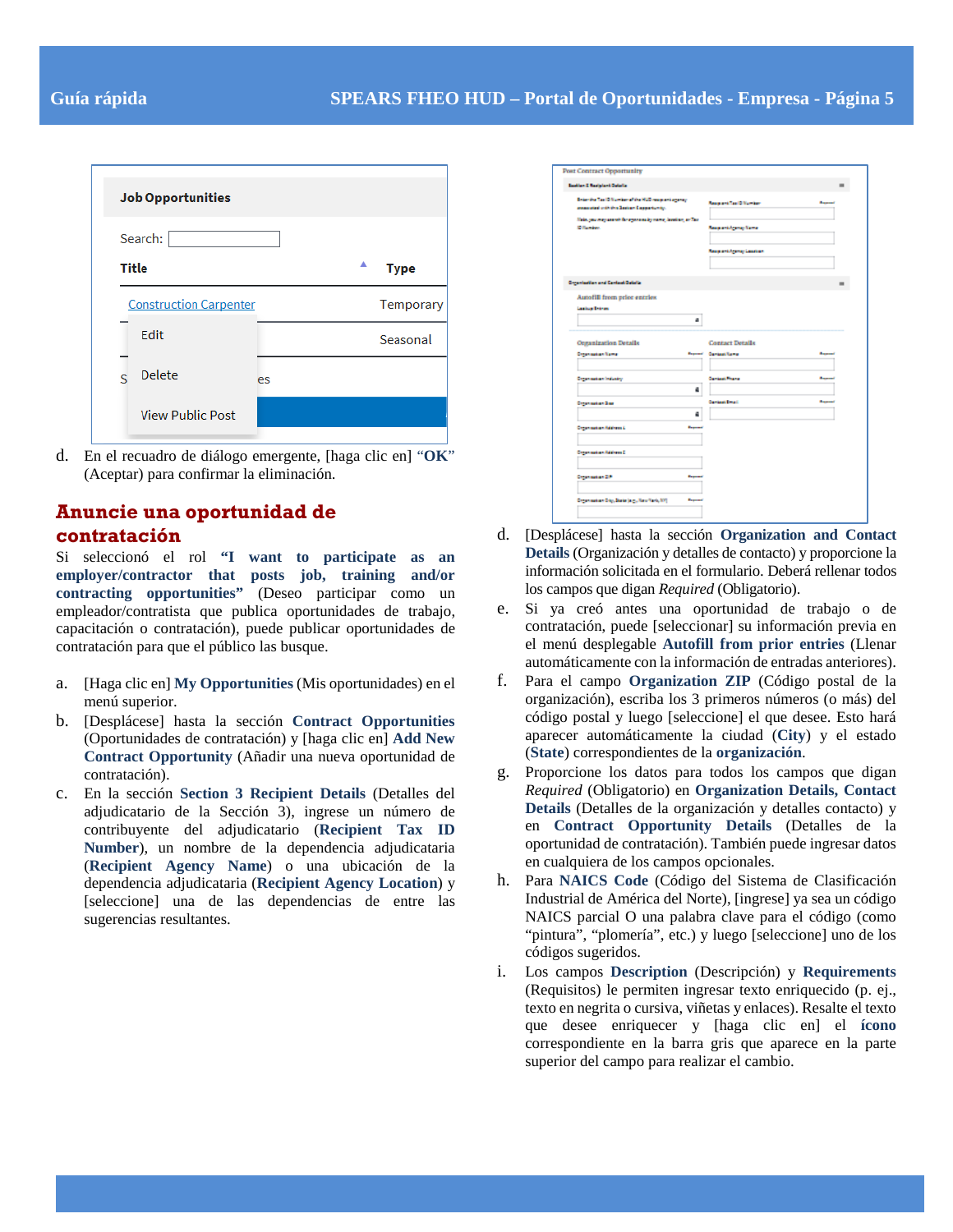| Complete the details of the association.               |                |                                              |                |
|--------------------------------------------------------|----------------|----------------------------------------------|----------------|
| <b>Time</b>                                            |                | <b>Report CariculaType</b>                   | استبدا         |
| 28                                                     |                | <b>Report Carbookhnoors</b>                  | ٠              |
| Leasing (24g, State) Jag, New York, 2013               | <b>Beyond</b>  | <b>RAIDI Center</b>                          | <b>Bangalo</b> |
| <b>Cosanation</b>                                      |                | Type is search<br><b>General Reportments</b> |                |
|                                                        |                |                                              |                |
|                                                        |                |                                              |                |
|                                                        |                |                                              |                |
|                                                        |                | <b>Report Financial</b>                      |                |
| <b>Fasting Start Date</b><br><b>Fasting Bayne Date</b> | <b>Bayment</b> |                                              |                |

- j. Si tiene la misma oferta de contratación publicada en un sitio de búsqueda de empleos diferente o en su propio sitio de internet, puede proporcionar un enlace que lleve directamente a ese anuncio. Para ello, escriba la dirección URL completa (comenzando con http:// o https://) en el campo **Posting URL** (URL del anuncio). Esto pondrá un enlace directo al anuncio de contratación original en su nueva publicación de una oferta de contratación.
- k. Ingrese una fecha de inicio del anuncio (**Posting Start Date**) y una fecha de vencimiento del anuncio (**Posting Expire Date**) [haciendo clic en] el campo correspondiente y [seleccionando] la fecha en el calendario emergente. También puede ingresar la fecha directamente con el siguiente formato: **mm/dd/aaaa**. Tenga en cuenta que las ofertas de contratación pueden durar hasta 30 días y que puede prorrogarlas más adelante, según sea necesario.
- l. Una vez que haya llenado todos los campos obligatorios y cualquier campo opcional y esté listo para guardar la información, [haga clic] donde dice "**The above information is true/accurate"** (La información anterior es veraz/correcta) y luego [haga clic en] **Submit** (Enviar).
- m. Su anuncio de contratación quedará guardado y sólo usted podrá verlo. Cada vez que añada o modifique un anuncio de contratación, permanecerá en un estado de pendiente durante 24 horas, después de las cuales estará disponible para que el público lo busque, a menos que sea marcado como dudoso por la dirección de la FHEO.

### **Vea y modifique una oportunidad de contratación anunciada**

Usted podrá ver el anuncio de su oportunidad de contratación en la vista para el público o modificarlo en cualquier momento.

- a. [Haga clic en] **My Opportunities** (Mis oportunidades) en el menú de la parte superior.
- b. En la página **My Opportunities**, busque la oportunidad de contratación que desea ver o modificar escribiendo una palabra clave del nombre del contrato en el campo Search (Búsqueda) (justo debajo del encabezado Contract Opportunities [Oportunidades de contratación]). También puede [hacer clic en] los **números** que aparezcan debajo de la lista, o **Previous** (Anterior) o **Next** (Siguiente), para ver las diferentes páginas de su lista de contratos.
- c. Si desea ver el contrato en la vista para el público, [haga clic en] el **título** y luego [seleccione] **View Public Post** (Ver anuncio para el público) en el menú de contexto.
- d. Si desea modificar su anuncio de contratación, [haga clic en] el **título** y luego [seleccione] **Edit** (Modificar) en el menú de contexto.
- e. Ahora puede modificar cualquier dato, según sea necesario, y luego [hacer clic en] **Submit** (Enviar) para guardar los cambios.
- n. Su anuncio de contratación quedará guardado y sólo usted podrá verlo. Cada vez que añada o modifique un anuncio de contratación, permanecerá en un estado de pendiente durante 24 horas, después de las cuales estará disponible para que el público lo busque, a menos que sea marcado como dudoso por la dirección de la FHEO.

## **Borre una oportunidad de contratación anunciada**

- a. [Haga clic en] **My Opportunities** (Mis oportunidades) en el menú superior.
- b. Busque una de las oportunidades de contratación que desee borrar escribiendo una palabra clave del nombre del contrato en el campo Search (justo debajo del encabezado Contract Opportunities [Oportunidades de contratación]), si no la ve en la pantalla. También puede [hacer clic en] los **números** que aparezcan debajo de la lista, o **Previous** (Anterior) o **Next** (Siguiente), para ver las diferentes páginas de su lista de contratos.
- c. Una vez haya encontrado el anuncio deseado, [haga clic en] en el título y luego [seleccione] **Delete** (Borrar) en el menú de contexto.